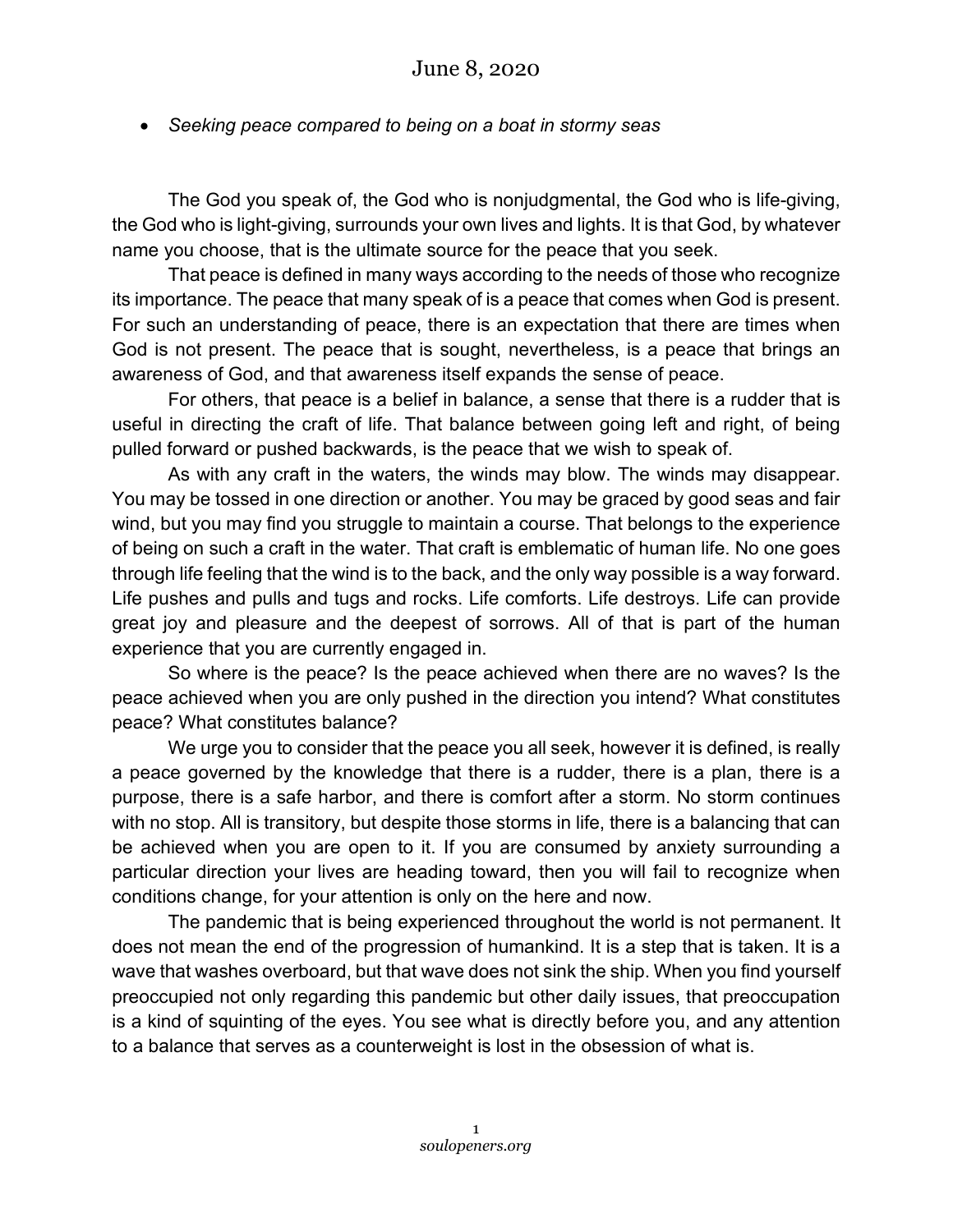Peace in the real sense is acknowledging that there is a balance even when you do not see it. That balance, that sense of equilibrium of life, is the presence of God. It is God that is the balance. It is not your will to overcome one issue no matter what.

The effect of this recognition of balance, of the sense that life does have purpose, that you are not to remain in the situation you may find yourself, is a way of achieving a real inner peace. Real peace is not the absence of conflict, for when there is conflict, the perceived absence of peace creates chaos—chaos of spirit, chaos of action.

Praying for peace, therefore, as has been acknowledged, is not imploring God to suddenly be present. Praying for peace, even if expressed as a supplication, is in fact activating your own wider vision and deeper understanding. When you ask God to be present, you are asking for your own keener vision, and it is that vision that allows you to experience inner peace.

If there are conflicts with your neighbor, and you pray that your neighbor will change so the conflicts will go away, what actually changes? It is not God changing your neighbor. It is you changing yourself. The peace that you pray for is your own openness, and it is that openness that you achieve that serves as a balance for the animosity you may feel. It is through your own changes that you serve as a reflection to another of the potential for a broader balance. You don't change another by praying that they change. You may strengthen another's spirit through prayer, but it is for you to broaden your own perspective. When that view is indeed broader and more loving, the intensity of the conflicts that you may experience is greatly reduced. The behavior of the other may not have changed. It is you who have changed.

You are particularly aware at this point of the brutality that some are capable of inflicting upon others, and the temptation is to pray that God will intervene and stop the brutality. It is God's power to enlighten the spirit of another, but it is your own power to eliminate the judgment of those who abuse others personally. You can judge their actions, but you cannot judge them. By becoming better listeners, by becoming more willing to understand how others may be motivated to do what they do and say what they say, such understanding gives witness to another presence, God.

Those who abuse the rights of others will not change because they are told they are wrong. They change when they become aware of what is right. They learn to love not by being told not to hate but by experiencing what love is. That reflection of love is a balance. It is a counterforce. It is an energy of its own that has incredible power. It is, then, the light that overcomes the darkness.

If there is conflict that you experience in your life, look to yourself to be a reflection of light and avoid the tendency to immediately judge another. Yes, it is always valuable to question behavior that is destructive, but that is questioning behavior. If another who is acting in inappropriate ways understands more of what is loving, what is beneficial, that understanding is achieved through what is observed and not through what is said. You move another by who you are because what you do comes out of the wellspring of who